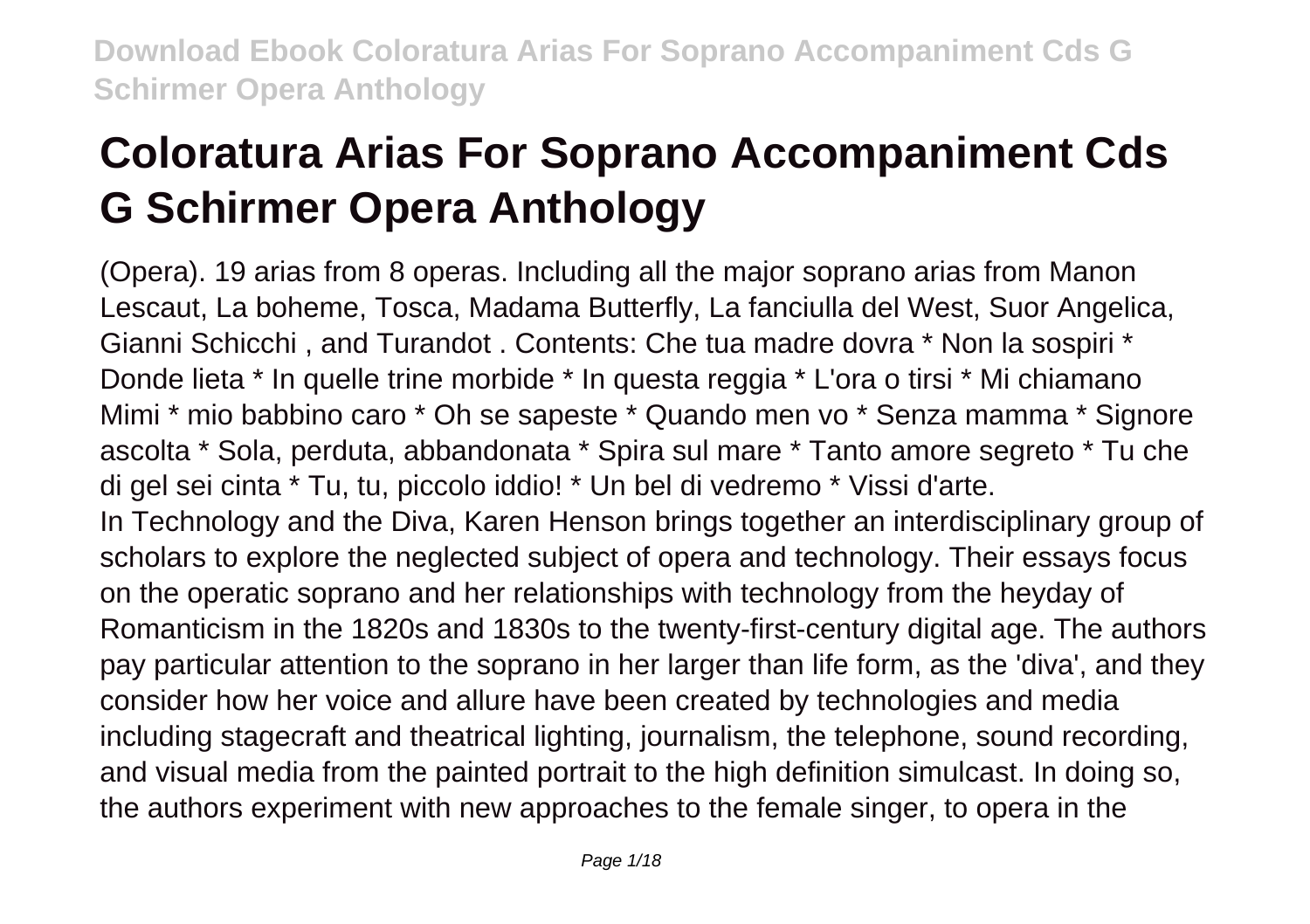modern - and post-modern - eras, and to the often controversial subject of opera's involvement with technology and technological innovation.

Composed by Johann Sebastian Bach, Cantata No. 29 -- Ir danken dir, Gott wir danken dir is a choral worship cantata for SATB with SATB Soli.

The nineteenth-century bravura vocal waltz is an aria adapted from the accompaniment of the famous waltz dance that pushes the boundaries of the coloratura soprano voice through virtuosic roulades. Through historical, musicological and pedagogical research, this document explores waltz aria conventions and analyzes the fioritura vocal lines of two arias: Charles Gounod's Ah! Valse légère (1859) and Johann Strauss's Frühlingsstimmen (1883). Singers approach the instrumentally-inspired passagework of this genre by unifying their registration, expanding their range to include flageolet pitches, using a variety of articulation patterns, ornaments and embellishments, and by observing the linguistic properties of texts for accurate inflection. Additionally, the parallel concepts of the modes of agility and the fach system help singers to determine which arias suit their individual skillset. By studying and performing the bravura waltz repertoire, coloratura sopranos not only dazzle audiences and enrich their technique, they may also inspire twenty-first century composers to write the next chapter of vocal virtuosity.

Coloratura Arias for SopranoG. Schirmer Opera Anthology Accompaniment CDs (2)G Schirmer Incorporated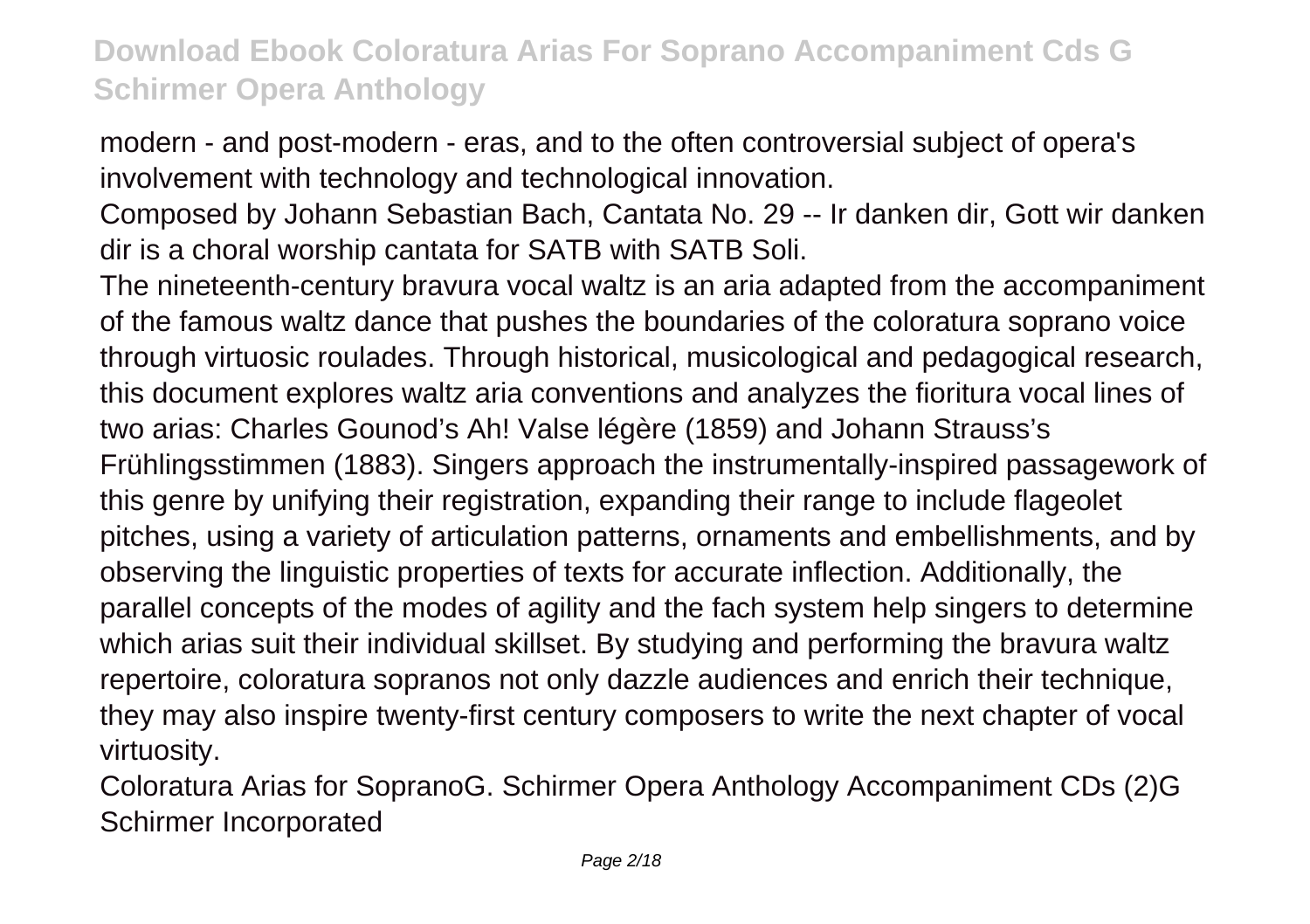(Vocal Collection). This series is an excellent resource for the college singer or the advanced high school singer. Each volume has 30 selections: 10 songs in English, 4 songs in French, 6 songs in German, 4 songs in Italian, 2 songs in Spanish, 2 carefully chosen beginning opera arias, 1 oratorio aria and 1 Gilbert & Sullivan operetta aria. There is a different song for each voice type, with songs in appropriate keys. Includes composer biographies and historical notes for each song, as well as song text translations. This ebook edition also includes piano accompaniments and diction lessons for the songs in French, German, Italian and Spanish.

Award winning composer, arranger, pianist and recording artist Mark Hayes has crafted an exquisite anthology of Christmas arrangements for solo voice, including traditional carols, art songs, masterworks and spirituals. Reflecting the arranger's mastery of vocal accompaniment, the piano partners with the voice in true art song style. Available in medium high and medium low voicings. Titles: \* Bring a Torch, Jeannette, Isabella \* Away in a Manger \* Sing Joy! \* Midnight Noel \* Gesu Bambino \* Silent Night \* Lo, How a Rose E'er Blooming \* O Holy Night \* The Coventry, Carol \* Jesus, Oh What a Wonderful Child

A comprehensive guide to Mozart's THE MAGIC FLUTE, featuring insightful and in depth Commentary and Analysis, a complete, newly translated Libretto with German/English translation side-by side, and over 30 music highlight examples. This authoritative, new edition of the world's most loved songs and arias draws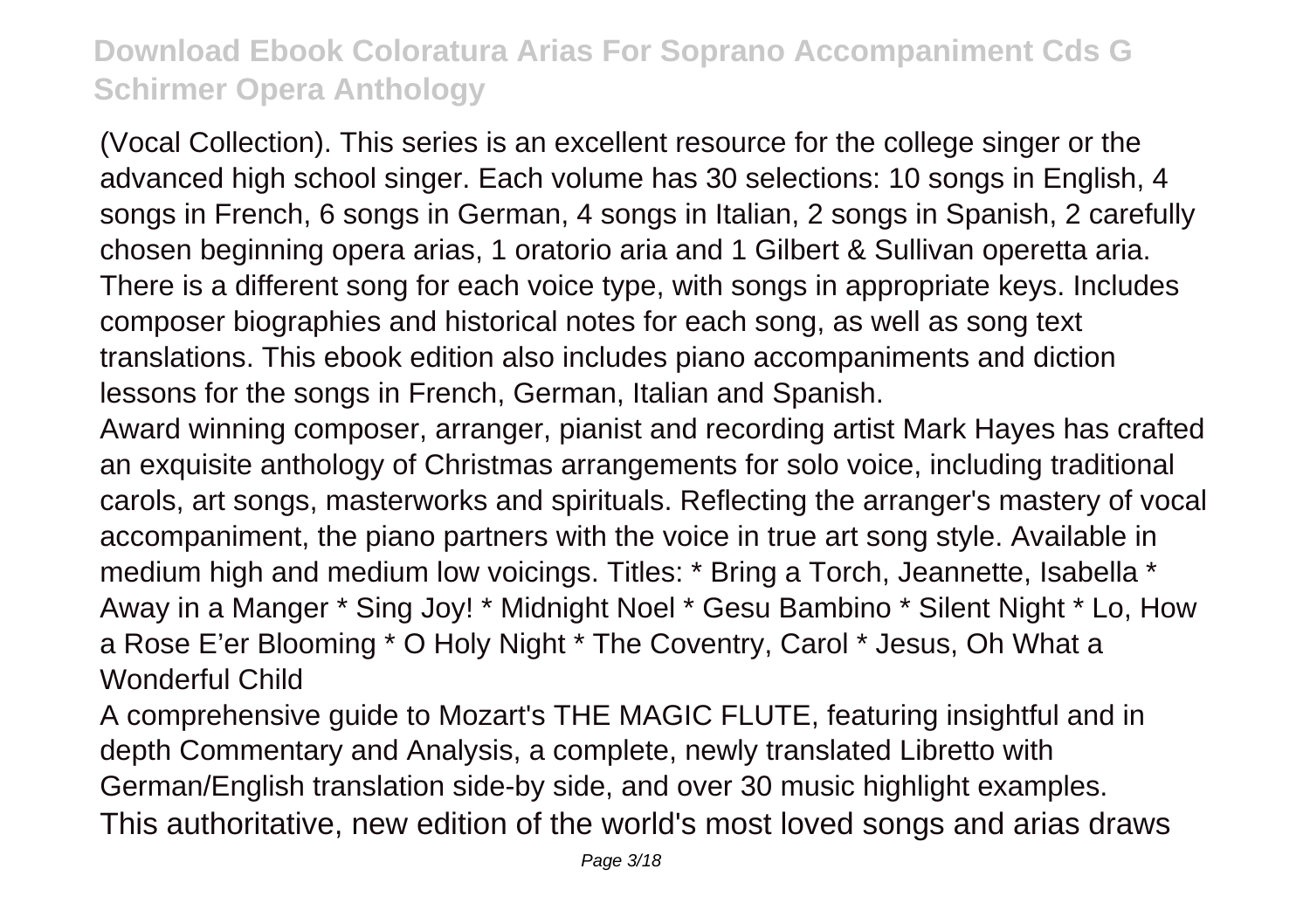on original manuscripts, historical first editions and recent research by prominent musicologists to meet a high standard of accuracy and authenticity. Includes fascinating background information about the arias and their composers as well as a singable rhymed translation, a readable prose translation and a literal translation of each single Italian word.

(Vocal Collection). Selected art songs by prominent American composers in the G. Schirmer and AMP catalog, including songs by Samuel Barber, John Duke, Lee Hoiby, Charles Ives, John Jacob Niles, William Schuman, and others. Includes works from Ernst Bacon: It's all I have to bring \* Samuel Barber: The Crucifixion; The Daisies; Hey nonny no!; The Monk and His Cat; Mother, I cannot mind my wheel; A Slumber Song of the Madonna; Sure on this shining night \* Paul Bowles: Cabin; Heavenly Grass; Sugar in the Cane \* Theodore Chanler: The Lamb \* Ernest Charles: When I Have Sung My Songs \* John Duke: Loveliest of Trees; Richard Hageman: Do not go, my love \* Lee Hoiby: Where the Music Comes From \* Carles Ives: In the mornin'; Serenity \* Herbert Kingsley: The Green Dog \* Charles Naginski: The Pasture \* John Jacob Niles: Black is the color of my true love's hair; Go 'way from my window; The Lass from the Low Countree \* Gladys Rich: American Lullaby \* William Roy: This Little Rose \* John Sacco: Brother Will, Brother John \* William Schuman: Holiday Song; Orpheus Page 4/18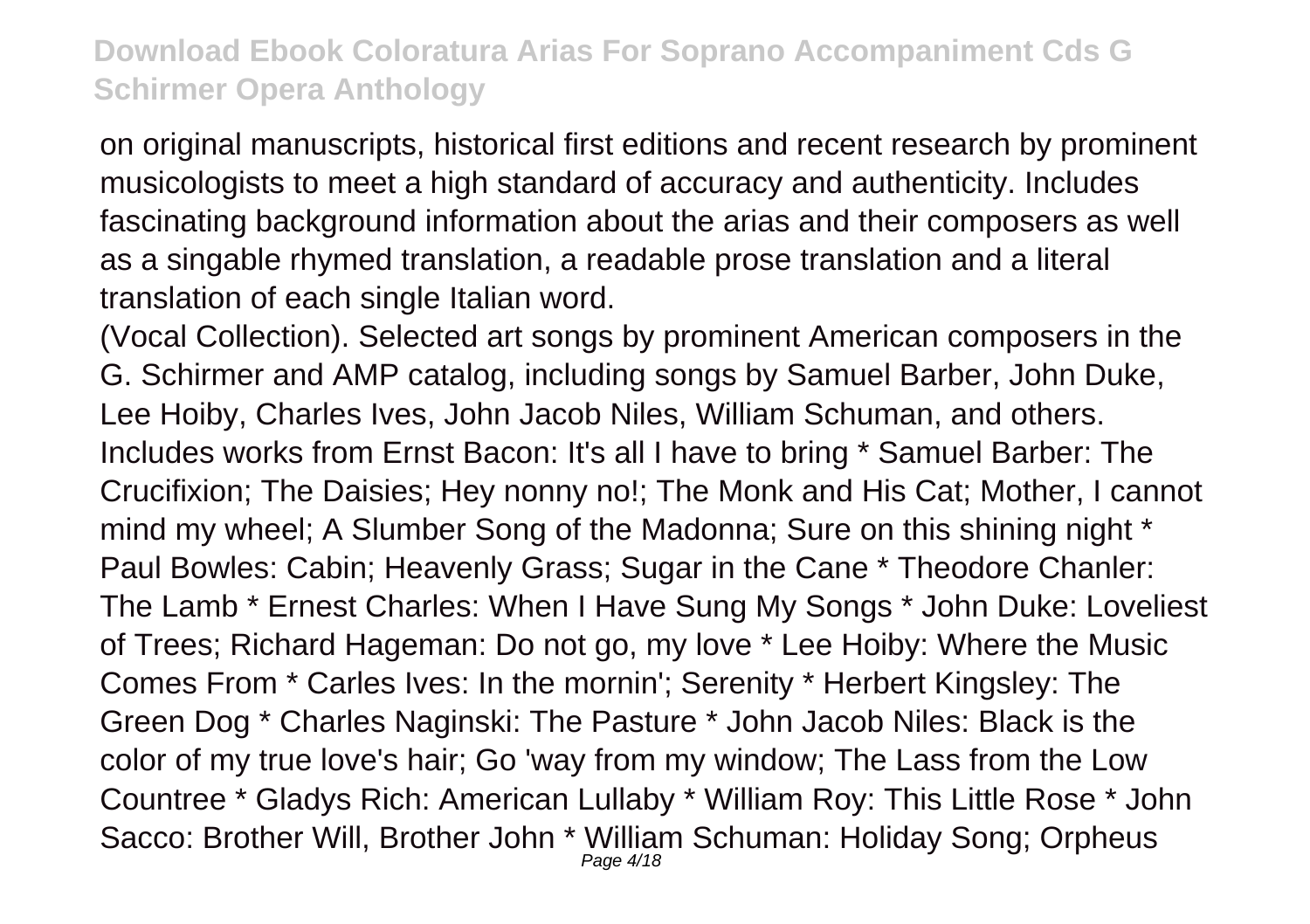with his lute.

(Vocal Collection). A collection of songs from the musical stage, written for duets of various voice types. The selections are presented in their authentic settings, excerpted from the original vocal scores. Contents: ALADDIN: A Million Miles Away and A Whole New World \* AMAZING GRACE: Someone Who Hears \* ANASTASIA: In a Crowd of Thousands \* BIG FISH: Time Stops \* THE BOOK OF MORMON: Baptize Me \* THE BRIDGES OF MADISON COUNTY: Falling Into You and Before and After You/One Second and a Million Miles \* DEAR EVAN HANSEN: Only Us \* FINDING NEVERLAND: What You Mean to Me \* FIRST DATE: Something That Will Last \* FROZEN: Love Is an Open Door \* A GENTLEMAN'S GUIDE TO LOVE & MURDER: Better with a Man and Inside Out \* GHOST THE MUSICAL: Here Right Now \* HAMILTON: Dear Theodosia \* IF/THEN: Some Other Me \* LA LA LAND: City of Stars and A Lovely Night \* LITTLE WOMEN: Some Things Are Meant to Be \* NATASHA, PIERRE & THE GREAT COMET OF 1812: Sonya & Natasha \* NEWSIES THE MUSICAL: Something to Believe In \* ONCE: Falling Slowly \* SCHOOL OF ROCK: Children of Rock \* SHREK THE MUSICAL: I Think I Got You Beat \* SIDE SHOW: I Will Never Leave You \* SOMETHING ROTTEN!: I Love the Way \* WAITRESS THE MUSICAL: You Matter to Me \* WAR PAINT: If I'd Been a Man.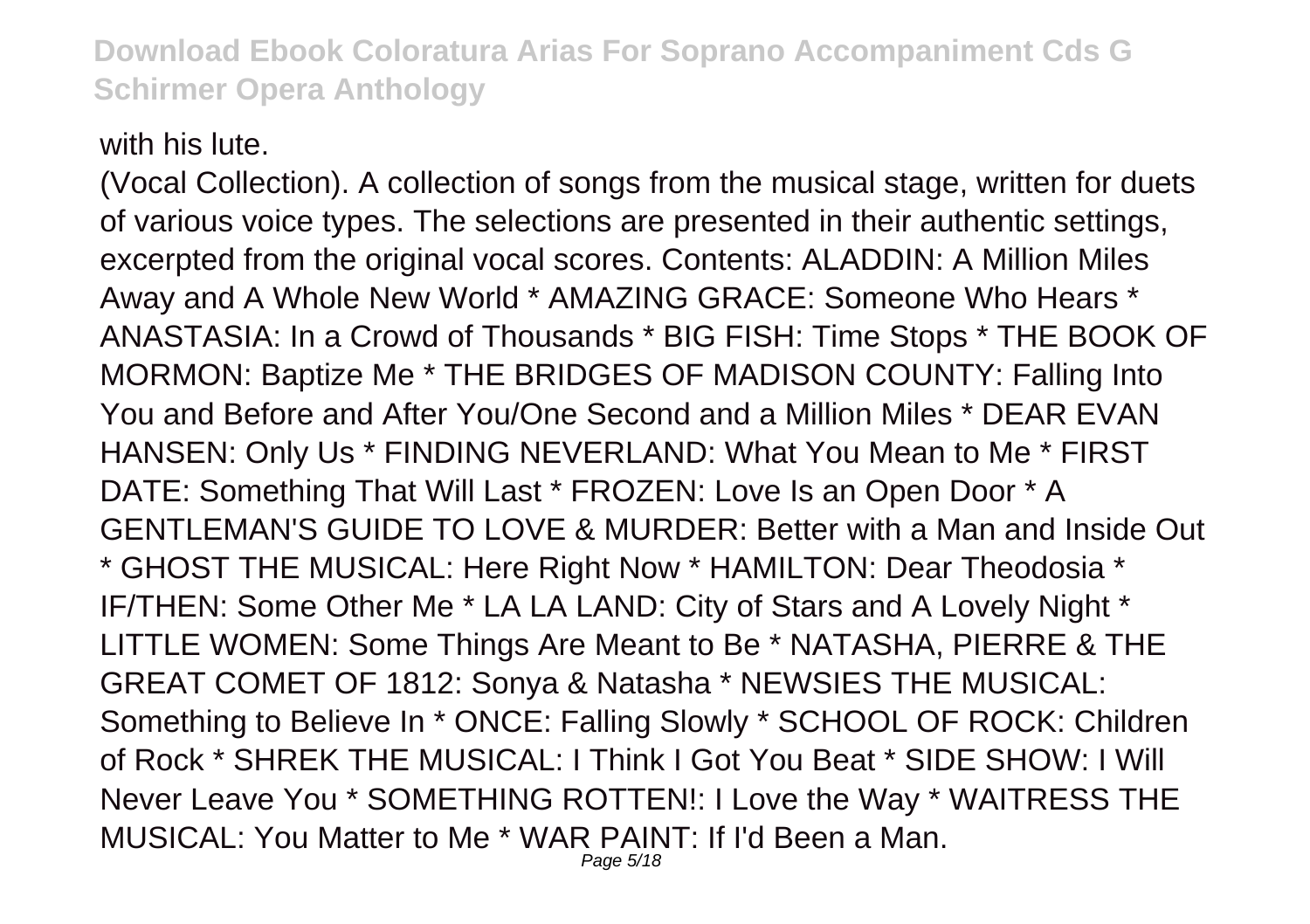This series answers the often-expressed need for a variety of supplementary material in many different popular styles. What could be more fun for an adult than to play the music that everybody knows and loves? When the books in the Greatest Hits series are assigned in conjunction with the Lesson Books, these appealing pieces reinforce new concepts as they are introduced. In addition, the motivation the music provides could not be better. The emotional satisfaction students receive from mastering each popular song increases their enthusiasm to begin the next one. With the popular music available in the Greatest Hits series (Levels 1 and 2), the use of both books will significantly increase every adult's interest in piano study. Two selections from this book are featured on the Royal Conservatory of Music Popular Selection List (2007 Ed.): \* The Rainbow Connection \* Nadia's Theme

(Vocal Collection). For Medium Voice and Piano. Another outstanding collection of "theatre-poetry-lieder-pop-tavernacular prayer called cabaret song." Texts by Arnold Weinstein. Contents: Angels Are the Highest Form of Virtue \* At the Last Lousy Moments of Love \* Blue \* Can't Sleep \* Lady Luck \* Love in the Thirties \* Miracle Song \* Poet Pal of Mine \* Radical Sally \* Satisfaction \* The Total Stranger in the Garden \* Thius King of Orf. Schirmer's Library Of Musical Classics, V1581.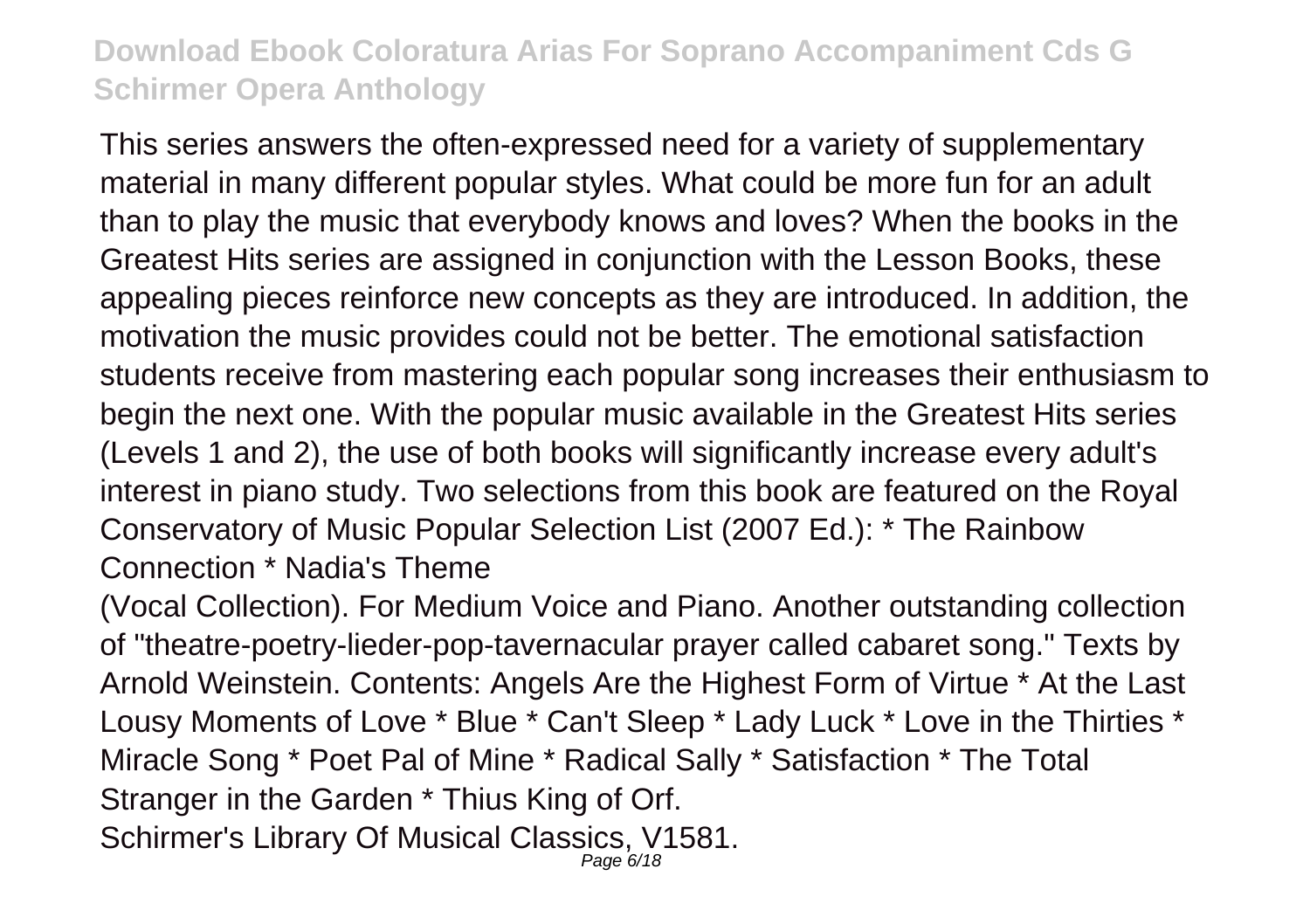(Vocal Collection). An excellent volume of coloratura arias has been added to the G. Schirmer Opera Anthology series. With 30 arias in English, Italian, German, French and Russian, this is the largest collection of coloratura operatic excerpts ever published. Because of the nature of the material, tradition-based performance suggestions are liberally found throughout the volume. For instance, you will find standard vocal variations for the "Doll Song" from The Tales of Hoffmann included in the edition, along with the original vocal line. Like the other volumes in the ground-breaking series, there are historical and plot notes about each aria, new engravings, and new translations for study.

This work has been selected by scholars as being culturally important, and is part of the knowledge base of civilization as we know it. This work was reproduced from the original artifact, and remains as true to the original work as possible. Therefore, you will see the original copyright references, library stamps (as most of these works have been housed in our most important libraries around the world), and other notations in the work. This work is in the public domain in the United States of America, and possibly other nations. Within the United States, you may freely copy and distribute this work, as no entity (individual or corporate) has a copyright on the body of the work.As a reproduction of a historical artifact, this work may contain missing or blurred pages, poor pictures, errant marks, etc.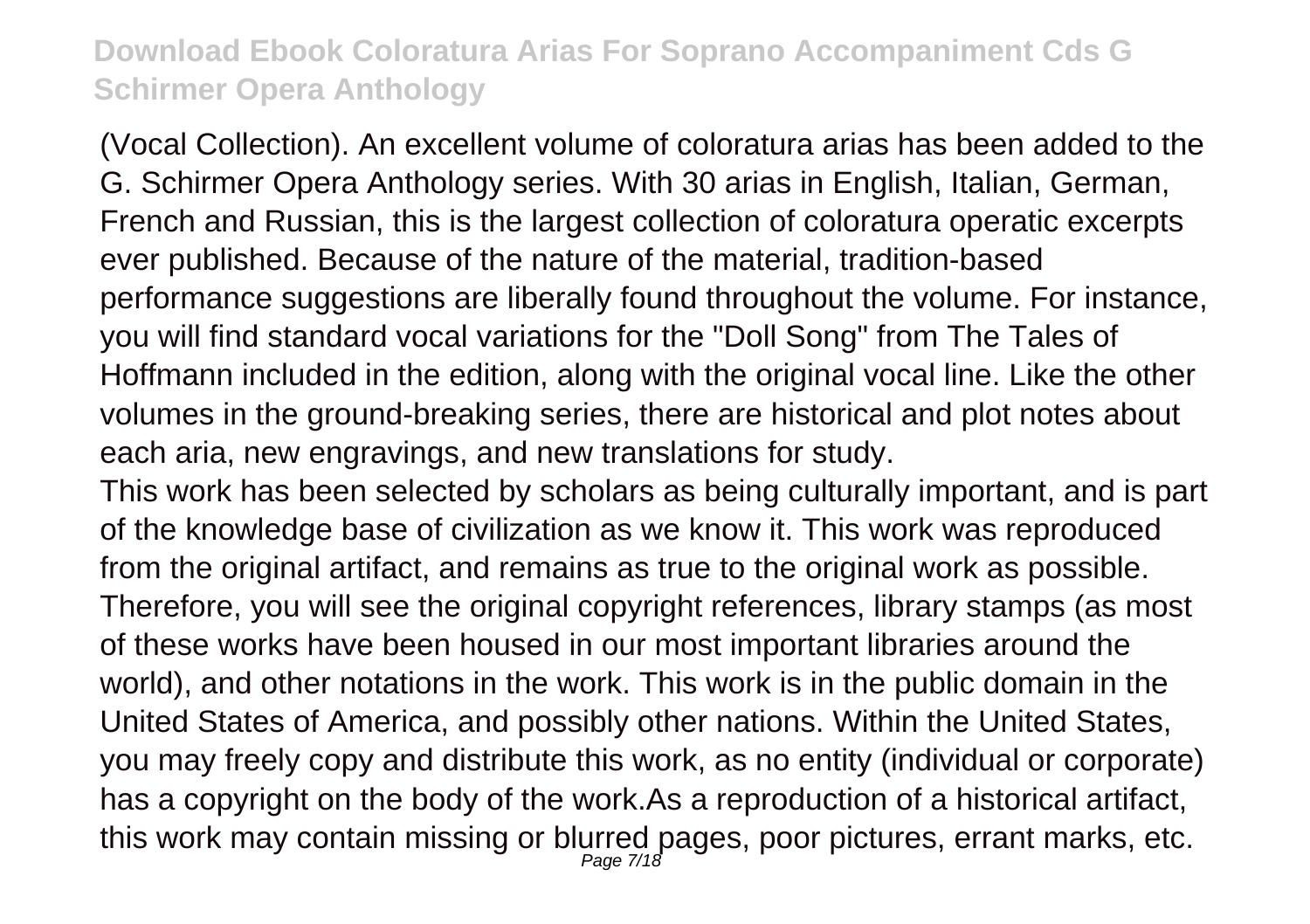Scholars believe, and we concur, that this work is important enough to be preserved, reproduced, and made generally available to the public. We appreciate your support of the preservation process, and thank you for being an important part of keeping this knowledge alive and relevant.

Towards a comprehensive and functional descriptive grammar of writing for students of English as a Second Language – Assistance in developing general English language foundations – Broad-based reference and study materials for English writing grammar – Presentation of useful information in the context of academic writing projects including journal articles and college course papers Offered in two accessible keys suitable for all singers, it is likely to be the first publication a voice teacher will ask a first-time student to purchase. The classic Parisotti realizations result in rich, satisfying accompaniments which allow singers pure musical enjoyment.

(Vocal Collection). Contents: Mia speranza adorata!...Ah, non sai, qual pena \* Vorrei spiegarvi, oh Dio \* No, no, no che non sei capace \* Non piu. Tutto ascoltai...Non temer, amato bene \* Ch'io mi scordi di te...Non temer, amato bene \* Bella mia fiamma...Resta cara \* Ah se in ciel, benigue stelle \* Al desio di chi t'adora \* Alma grande e nobil core \* Chi sa, chi sa, qual sia \* Vado, ma dove? (Vocal Collection). Contents: Handel: V'adoro pupille (Giulio Cesare) Mozart: Page 8/18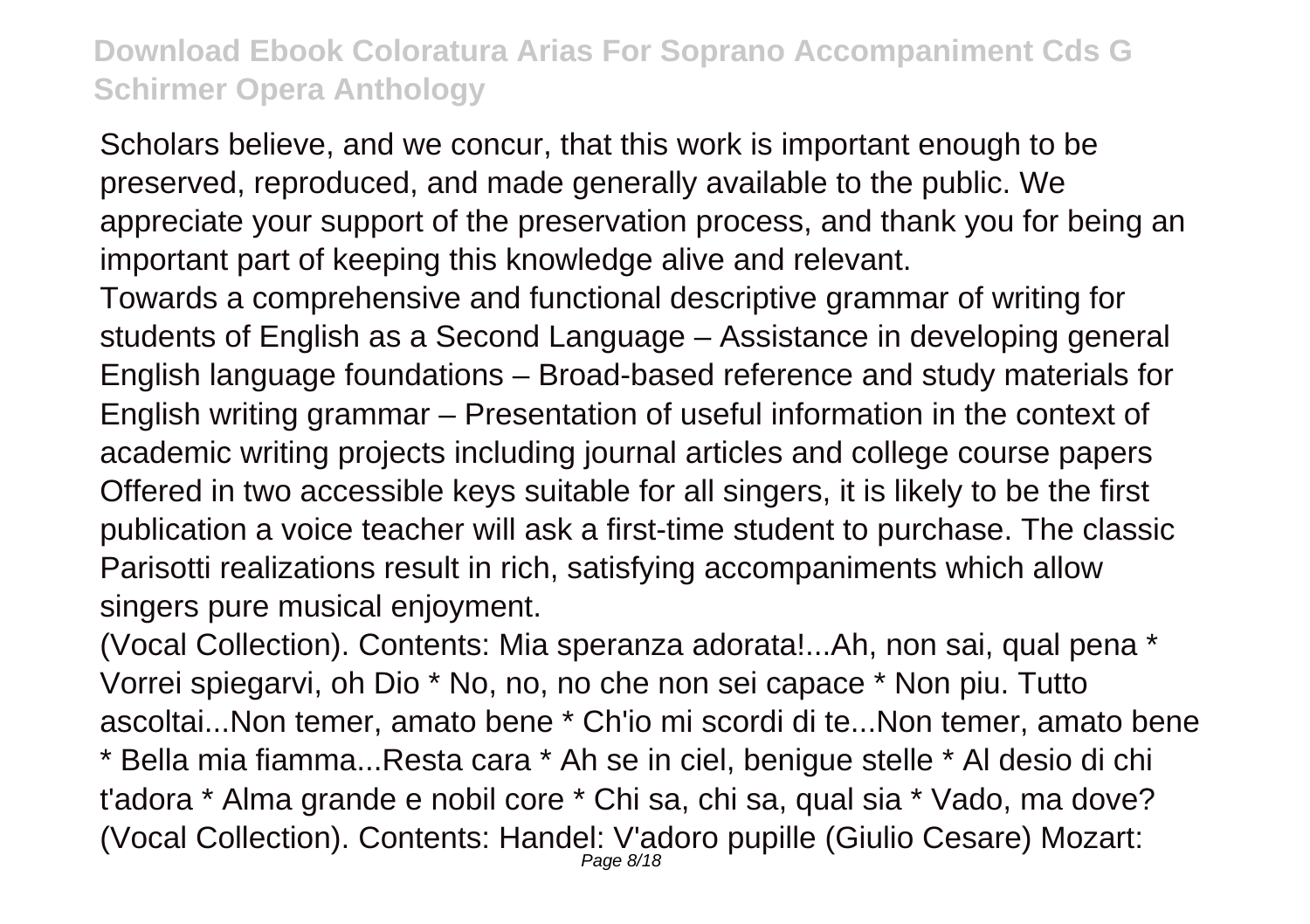Porgi, amor (Le Nozze di Figaro) \* Dove sono (Le Nozze Figaro) \* Deh vieni, non tardar (Le Nozze di Figaro) \* Bester Jungling (Der Schauspieldirektor) \* Batti, batti, bel Masetto (Don Giovanni) \* Vedrai carino (Don Giovanni) \* Ach, ich fuhl's (Die Zauberflote) Beethoven: O war' ich schon mit dir vereint (Fidelio) C.M. von Weber: Kommt ein schlanker Bursch gegangen (Der Freischutz) Verdi: Caro nome (Rigoletto) \* Saper vorreste (Un Ballo in Maschera) \* Sul fil d'un soffio etesio (Falstaff) Gounod: The Jewel Song (Faust) \* Ah! Je veux vivre (Romeo et Juliette) Bizet: Je dis que rien ne m 'epouvante (Carmen) Offenbach: Elle a fui, la tourterelle! (Les Contes d'Hoffmann) Massenet: Adieu, notre petite table (Manon) Leoncavallo: Ballatella (I Pagliacci) Puccini: Mi chiamano Mimi (La Boheme) \* Donde lieta (La Boheme) \* Quando men vo (La Boheme) \* Un bel di (Madama Butterfly) \* O mio babbino caro (Gianni Schicchi) \* Signore, ascolta (Turandot) \* Tu che di gel sei cinta (Turandot) Menotti: The Black Swan (The Medium) \* Monica's Waltz (The Medium) Moore: Willow Song (The Ballad of Baby Doe) \* The Silver Aria (The Ballad of Baby Doe) Mechem: Fair Robin, I love (Tartuffe). (Vocal). Collected for the first time in one convenient and inexpensive edition. (Vocal Collection). Contents: Cantique de Noel (Adam) \* One sweetly solemn thought (Ambrose) \* My heart ever faithful (Bach) \* O Lord, be merciful (Bartlett) \* The voice that breathed o'er Eden (Bartlett) \* Out of the deep have I called unto Page 9/18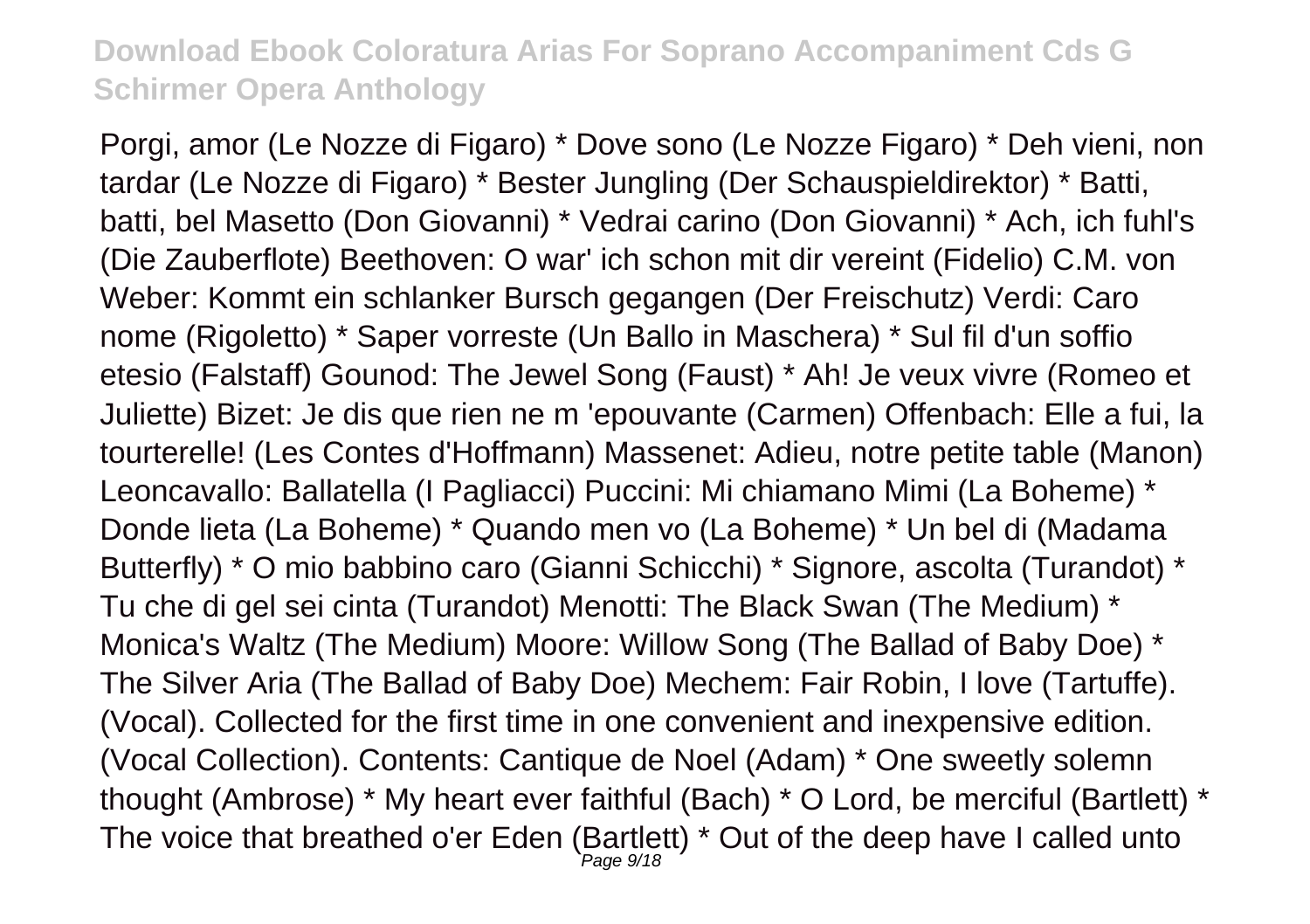Thee (Bedell) \* Come to me (Beethoven) \* The Worship of God in Nature (Beethoven) \* Lamb of God (Bizet) \* Crossing the Bar (Buck) \* Christ be with me! (Chopin) \* Hold Thou my hand (Curran) \* When Jesus walked on Galilee (Edwards) \* Crucifix (Faure) \* The Palms (Faure) \* Trusting in Thee (Fichthorn) \* The Lord's Prayer (Forsyth) \* Gaul (Holy City): Eye hath not seen (Forsyth) \* My soul is athirst for God (Forsyth) \* These are they which came (Forsyth) \* O Saviour, hear me! (Gluck) \* O, divine Redeemer! (Gounod) \* Ring out, wild bells (Gounod) \* There is a green hill far away (Gounod) \* Hosanna! (Granier) \* Arm, arm, ye brave (Handel) \* He shall feed His flock (Handel) \* Honor and Arms (Handel) \* I know that my Redeemer liveth (Handel) \* I heard the voice of Jesus say (Harriss) \* Suffer the little children (Hausman) \* Be near me still! (Hiller) \* Arise, O Lord (Hiffmeister) \* Because of Thy great bounty (Hiffmeister) \* I'm a Pilgrim (Johnson) \* If with all your hearts (Mendelssohn) \* It is enough (Mendelssohn) \* O rest in the Lord (Mendelssohn) \* Jerusalem! Thou that killest the Prophets (Mendelssohn) \* O Lord on High (Mozart) \* Art Thou the Christ? (O'Hara) \* Thanks (O'Hara) \* Communion Hymn (Opie) \* God shall wipe away all tears (Peery) \* Lead, kindly Light (Pinsuti) \* Calvary (Rodney) \* He that keepeth Isael (Schlosser) \* Ave Maria (Schubert) \* Evening and Morning (Spicker) \* My hope is in the everlasting (Stainer) \* And God shall wipe away all tears (Sullivan) Page 10/18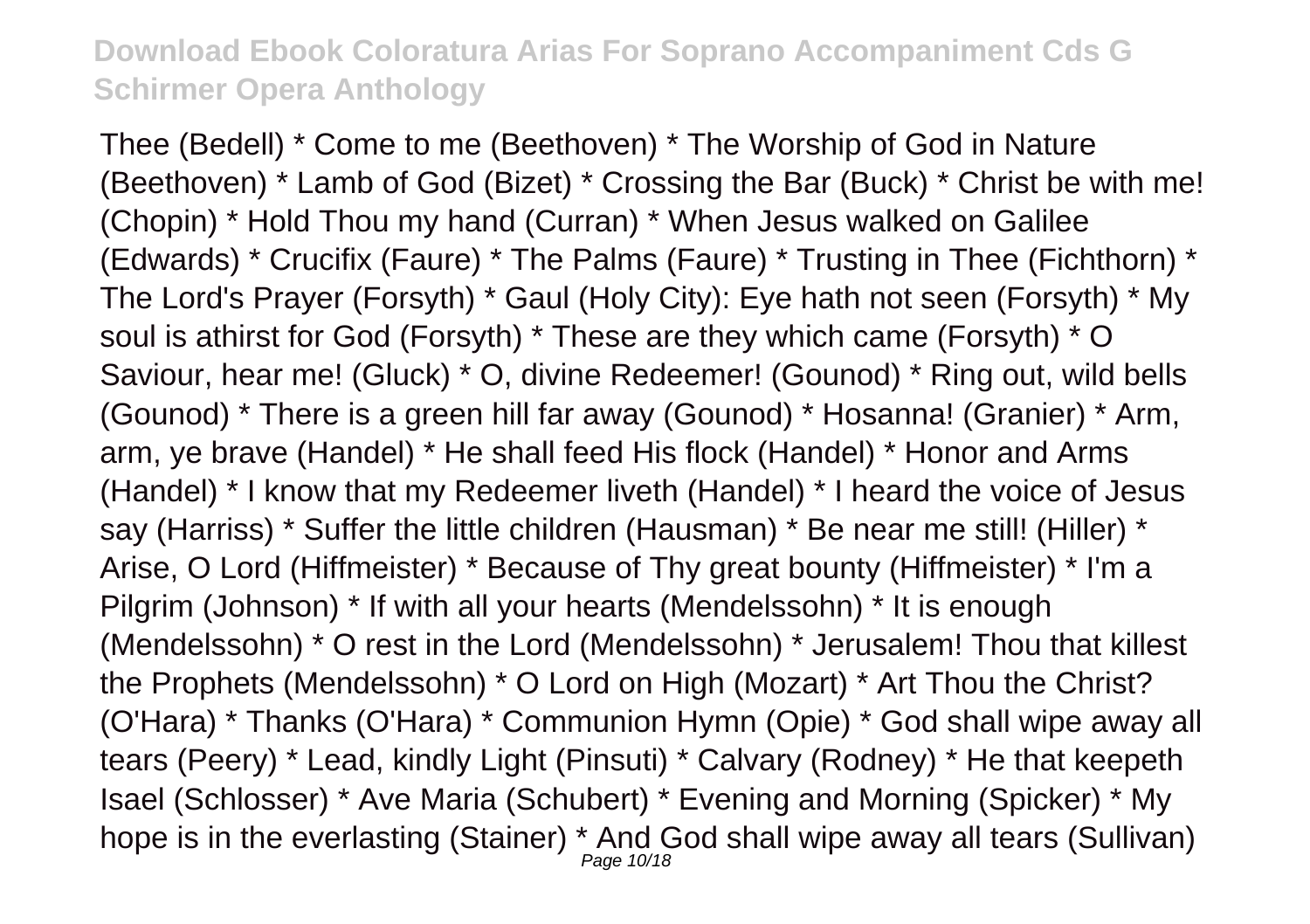\* The Lord is my shepherd (Tchaikovsky).

.

(Vocal Collection). An essential new edition for every singer and voice studio! This is the most comprehensive multi-volume collection of Mozart opera arias ever published, with 31 to 41 arias per volume. Includes historical and plot notes about each opera and aria, and English translations for study. The most familiar arias, of course, are found in the collections, along with many masterful, vocally gratifying, but less familiar selections. Operas represented: Apollo et Hyacinthus; Ascanio in Alba; Bastien und Bastienne; La Clemenza di Tito; Cosi fan tutte; Don Giovanni; Die Entfuhrung aus dem Serail; La finta giardiniera; La finta semplice; Idomeneo; Lucio Silla; Mitridate, re di Ponto; Le nozze di Figaro; L'oca del cairo; Il re pastore; Der Schauspieldirektor; Il sogno di Scipione, Zaide, Die Zauberflote

(Vocal Collection). The companion accompaniment recordings to the best-selling series in the G. Schirmer Opera Anthology. Each aria is recorded by a professional coach/accompanist working in the opera world. (Vocal Collection). This all-in-one package includes the original Coloratura Arias for Soprano book from the G. Schirmer Opera Anthology along with three accompaniment CDs AND the corresponding Diction Coach book/three CD set. Diction Coach includes recorded diction lessons, IPA, and word for word Page 11/18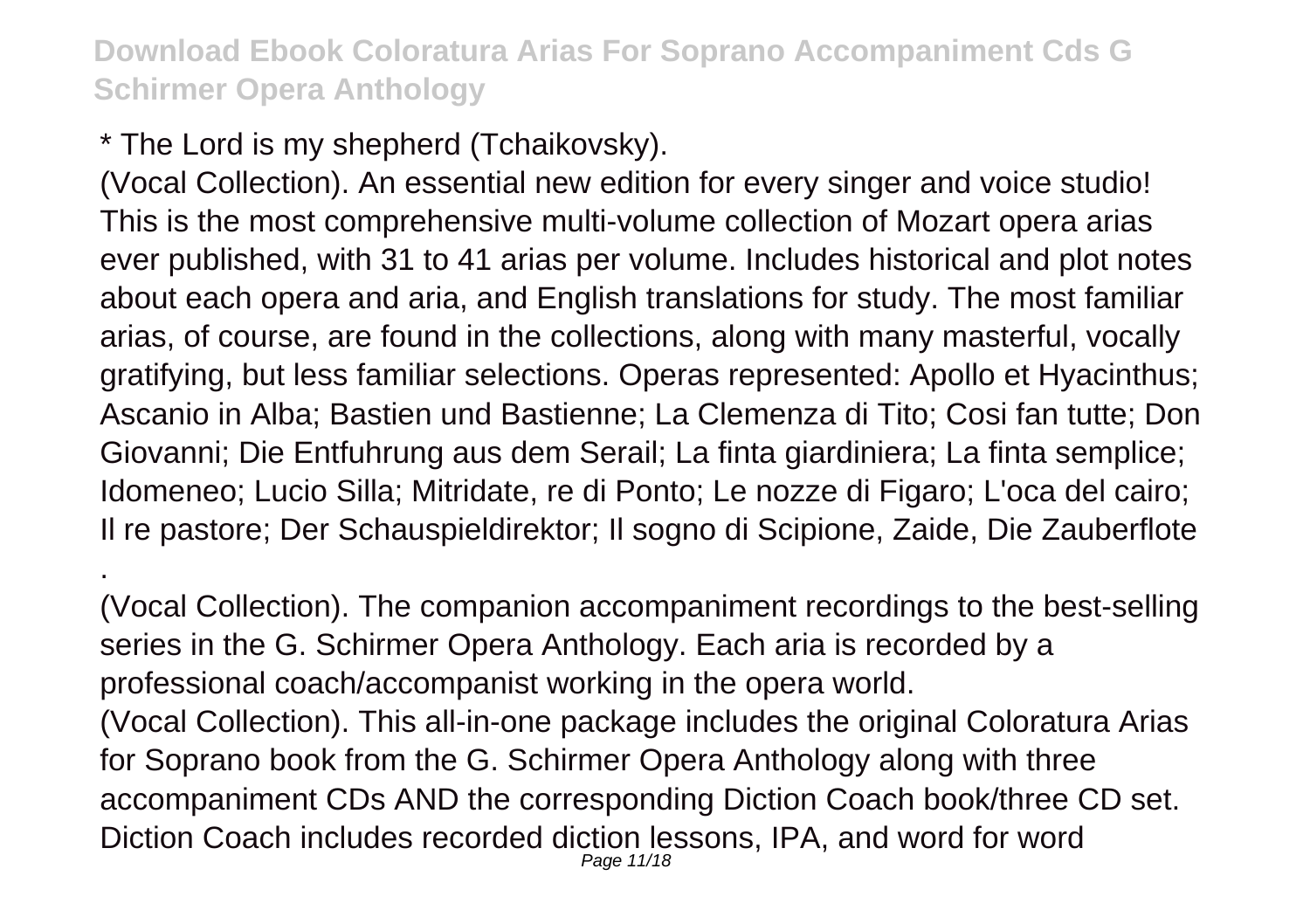translations. In addition to piano accompaniments playable on both your CD player and computer, the enhanced accompaniment CDs also include tempo adjustment software for CD-ROM computer use.

(Vocal Collection). The G. Schirmer Opera Anthology series revolutionized opera aria study after its release in 1991. There are so many wonderful soprano arias that a second volume was warranted. The music is predominantly for lyric soprano. As in the original volumes, these are new, clean editions, with historical and plot information about each of the 32 arias included.

(Vocal Collection). A collection of songs from the musical stage presented in their authentic settings, excerpted from the original vocal scores. There is no duplication from prior volumes! Contents: AMELIE: Thin Air \* ANASTASIA: My Petersburg \* Still \* ANNIE: You're Never Fully Dressed Without a Smile \* THE BAND'S VISIT: Papi Hears the Ocean \* Answer Me \* BE MORE CHILL: Michael in the Bathroom \* THE BOOK OF MORMON: I Believe \* CANDIDE: Bon Voyage \* CATCH ME IF YOU CAN: Goodbye \* DEAR EVAN HANSEN: Waving Through a Window \* For Forever \* Words Fail \* EVER AFTER: Right Before My Eyes \* FINDING NEVERLAND: If the World Turned Upside Down \* Neverland \* FROZEN THE BROADWAY MUSICAL: Hans of the Southern Isles \* In Summer \* Kristoff Lullaby \* A GENTLEMAN'S GUIDE TO LOVE & MURDER: Stop! Wait! Page 12/18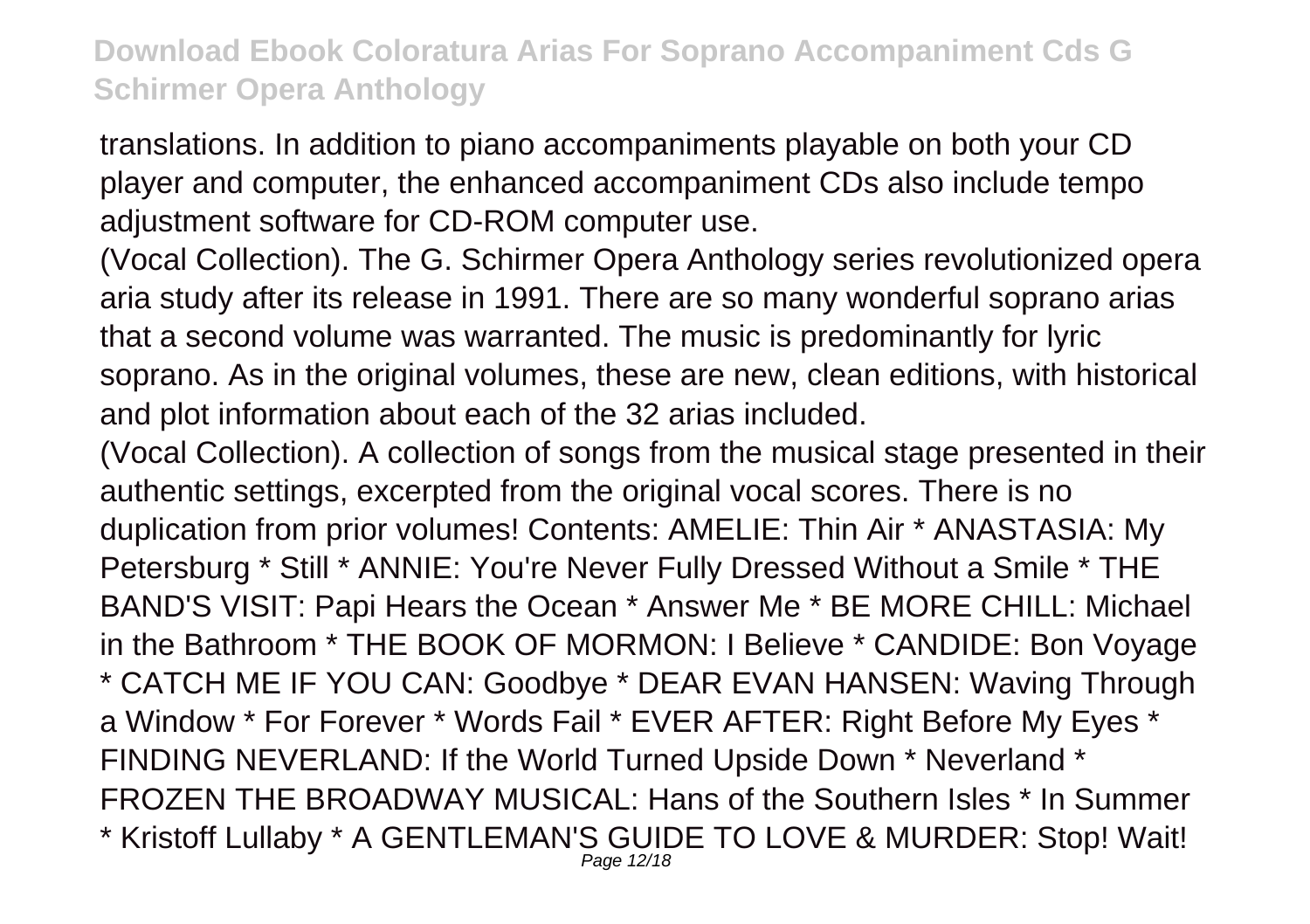What?! \* HAMILTON: You'll Be Back \* THE HUNCHBACK OF NOTRE DAME: Made of Stone \* KINKY BOOTS: Step One \* A LITTLE NIGHT MUSIC: Later \* THE MAD ONES: Run Away With Me \* MEAN GIRLS: Stop \* THE PAJAMA GAME: A New Town Is a Blue Town \* PARADE: Pretty Music \* THE SECRET GARDEN: Race You to the Top of the Morning \* SOMETHING ROTTEN!: Hard to Be the Bard \* SUNDAY IN THE PARK WITH GEORGE: Lesson #8 \* TOOTSIE: Waddya Do \* TUCK EVERLASTING: Top of the World \* Time A collection of pieces for Medium High Voice, composed by Wolfgang Amadeus Mozart.

(Fake Book). A beginning fake book for players new to "faking"! This great collection contains over 100 favorite gospel songs all in the key of C. Each song features lyrics and simplified chords that remain true to each original tune, with large, easy-to-read music notation. Includes: Amazing Grace \* At Calvary \* Because He Lives \* Blessed Assurance \* Church in the Wildwood \* Do Lord \* Give Me That Old Time Religion \* He Touched Me \* Higher Ground \* His Eye Is on the Sparrow \* His Name Is Wonderful \* How Great Thou Art \* I Bowed on My Knees and Cried Holy \* I Saw the Light \* I'll Fly Away \* In the Garden \* Just a Closer Walk with Thee \* Mansion over the Hilltop \* More Than Wonderful \* The Old Rugged Cross \* Precious Lord, Take My Hand \* Precious Memories \* Put Page 13/18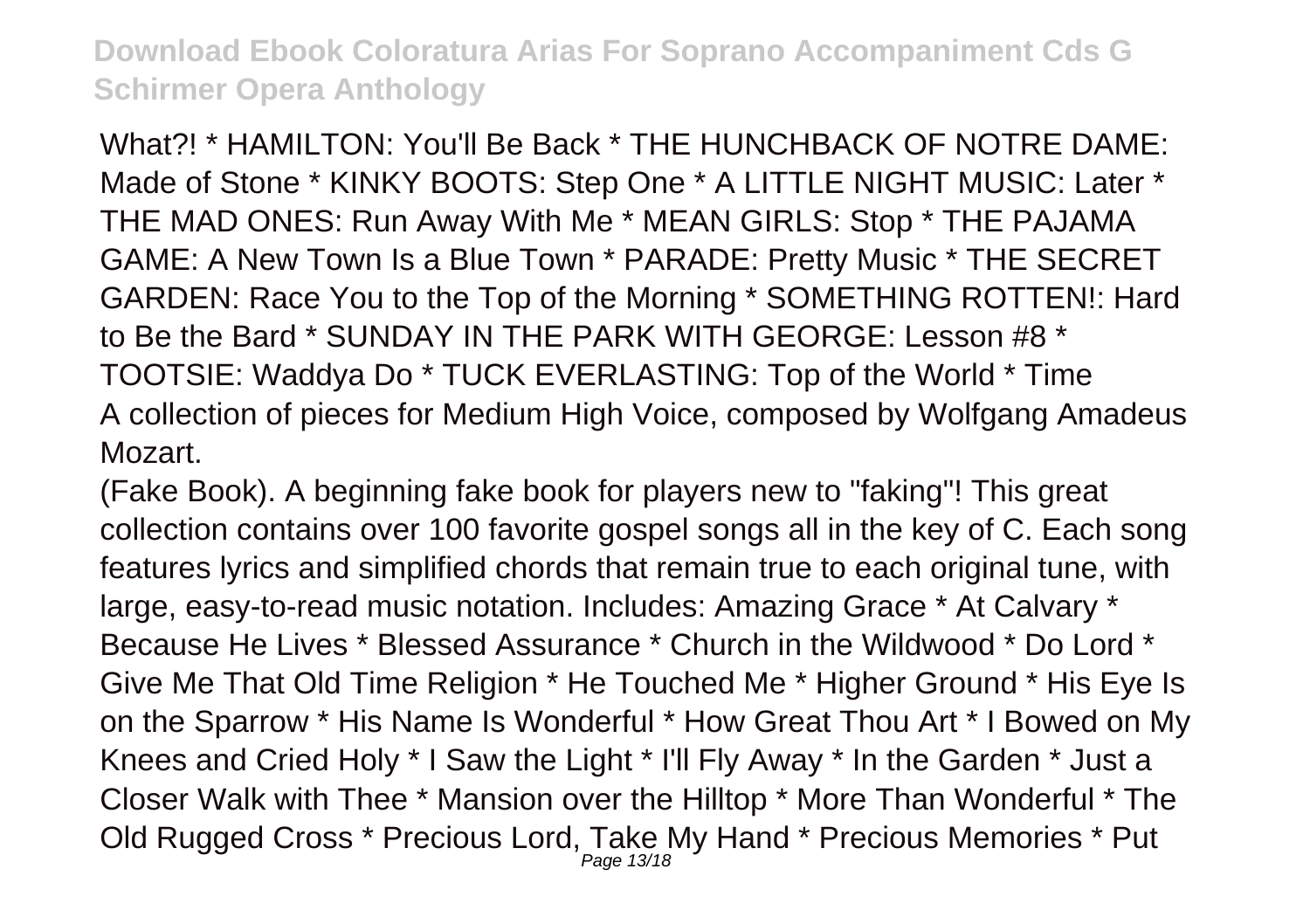Your Hand in the Hand \* Rock of Ages \* Shall We Gather at the River? \* Sweet By and By \* Turn Your Radio On \* Upon This Rock \* When the Roll Is Called Up Yonder \* Whispering Hope \* Will the Circle Be Unbroken \* Wings of a Dove \* and dozens more!

More than 40 years after her death, the legend of Maria Callas, "La Divina Assoluta," remains unsurpassed. Much has been written about her sensational opera career and fraught private life, from her definitive mastery of iconic opera roles to her love affairs and tantrums. The prototype for the 20th century celebrity diva, Callas emblematizes the cliche of tormented talent – genius in the ring with catastrophe. Her extraordinary voice, in particular, has become an object of cultlike adoration and cultural significance almost with a life of its own: as fetish object, as sophisticated sonic signifier, and most recently, as the lifeblood for a Callas hologram. Such adoration is not without consequences. When Callas is transformed into a vessel for such transcendent magic, it overshadows what is perhaps her most superhuman ability – the masterful technique she deployed to shape and craft her astounding instrument. Singing bodies are working bodies, enacting an intimate and complex form of artistic labor and cultural signification. Using one of Callas's first recital recordings from 1954, this book envisions each aria as a lens to examine various aspects of vocalization and cultural reception of Page 14/18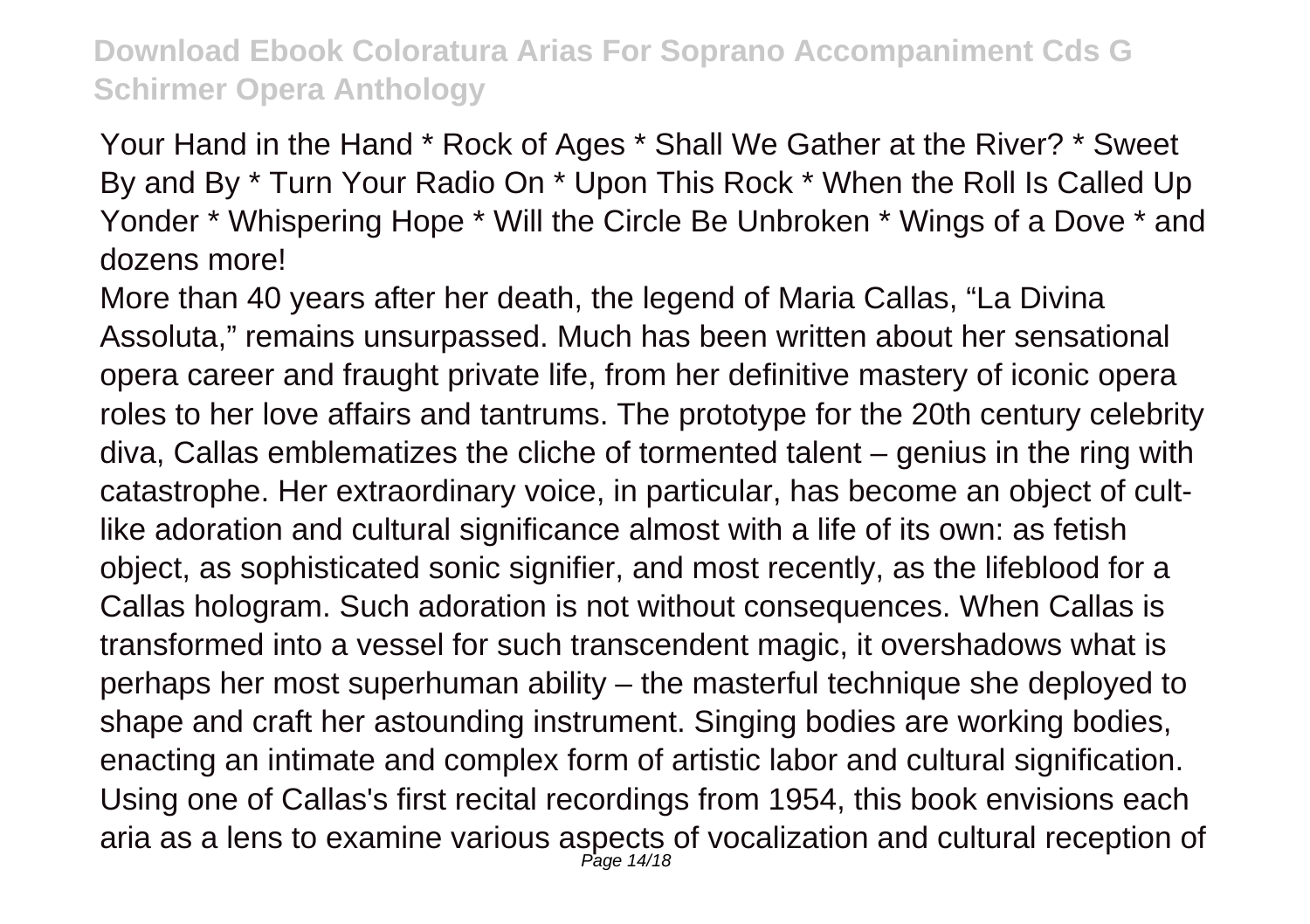the feminized voice in both classical and pop culture, from Homer's Sirens to Star Trek. With references to works by Marina Abramovic, Charles Baudelaire, Michel Chion, Wayne Koestenbaum, Greil Marcus, and Farah Jasmine Griffin, as well as films by Pier Paolo Pasolini, Jonathan Demme, and Rainer Werner Fassbinder, each chapter explores phenomena unique to the singing voice, including the operatic screaming point, the politics of listening, and the singing simulacrum. Reveals how the musical benefit allowed musicians, composers, and audiences to engage in new professional, financial, and artistic contexts.

From the Wall Street Journal's opera critic, a wide-ranging narrative history of how and why the New York City Opera went bankrupt—and what it means for the future of the arts In October 2013, the arts world was rocked by the news that the New York City Opera—"the people's opera"—had finally succumbed to financial hardship after 70 years in operation. The company had been a fixture on the national opera scene—as the populist antithesis of the grand Metropolitan Opera, a nurturing home for young American talent, and a place where new, lively ideas shook up a venerable art form. But NYCO's demise represented more than the loss of a cherished organization: it was a harbinger of massive upheaval in the performing arts—and a warning about how cultural institutions would need to change in order to survive. Drawing on extensive research and reporting, Heidi Page 15/18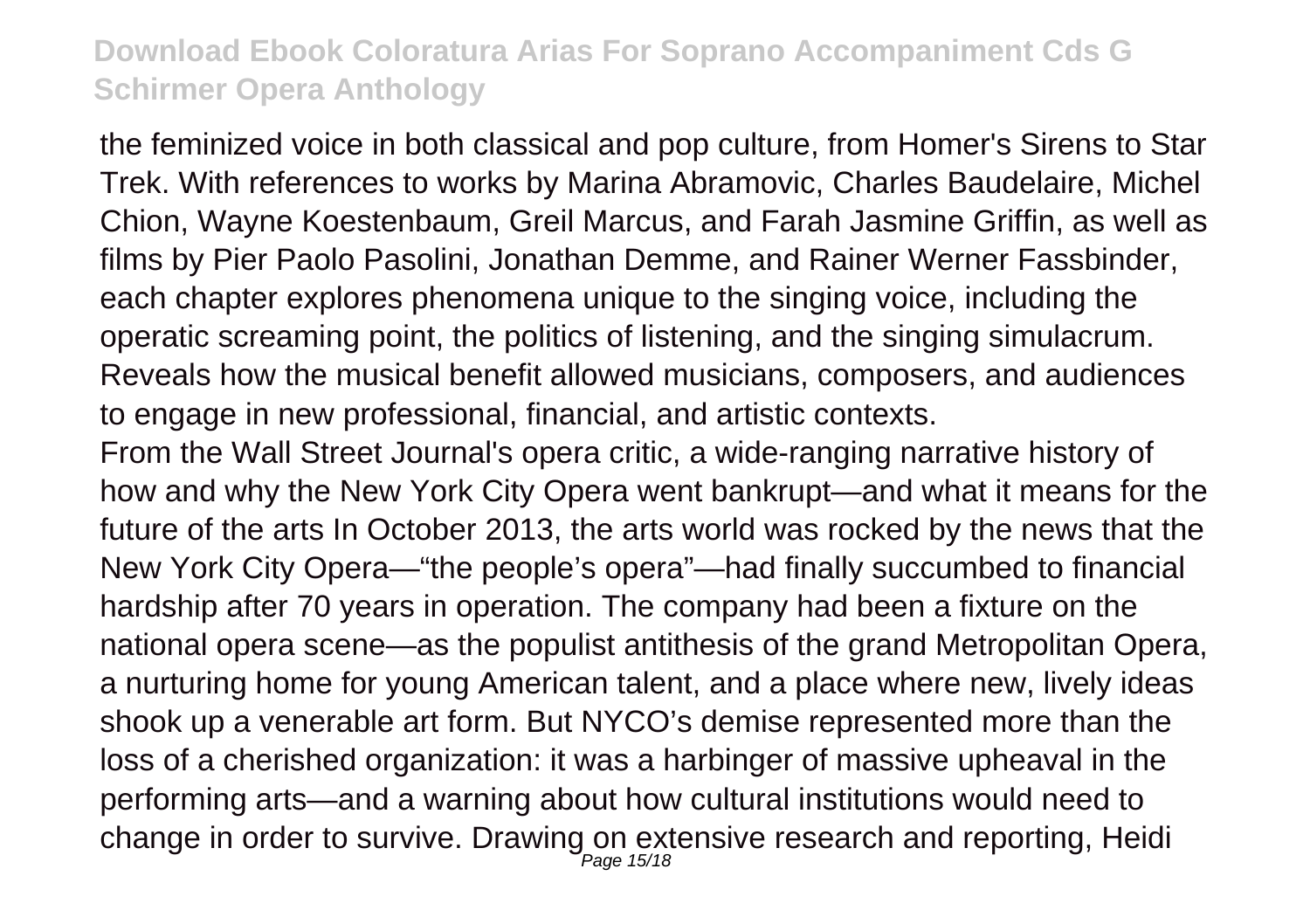Waleson, one of the foremost American opera critics, recounts the history of this scrappy company and reveals how, from the beginning, it precariously balanced an ambitious artistic program on fragile financial supports. Waleson also looks forward and considers some better-managed, more visionary opera companies that have taken City Opera's lessons to heart. Above all, Mad Scenes and Exit Arias is a story of money, ego, changes in institutional identity, competing forces of populism and elitism, and the ongoing debate about the role of the arts in society. It serves as a detailed case study not only for an American arts organization, but also for the sustainability and management of nonprofit organizations across the country.

(Vocal Collection). This series features 50 songs from dozens of shows, some that have never before appeared in any vocal collections. This 3rd edition includes songs from A Gentleman's Guide to Love & Murder; Hairspray; Hamilton; Kinky Boots; Moana; Natasha, Pierre & The Great Comet of 1812; Waitress: The Musical; Wicked; and many more.

Vocal Collection

(Vocal Collection). More great teaching material at the same level as the first volume. Over 30 songs in each volume with no song duplicated between voice types. A student could easily begin either in The First Book or The First Book Part II, or the books may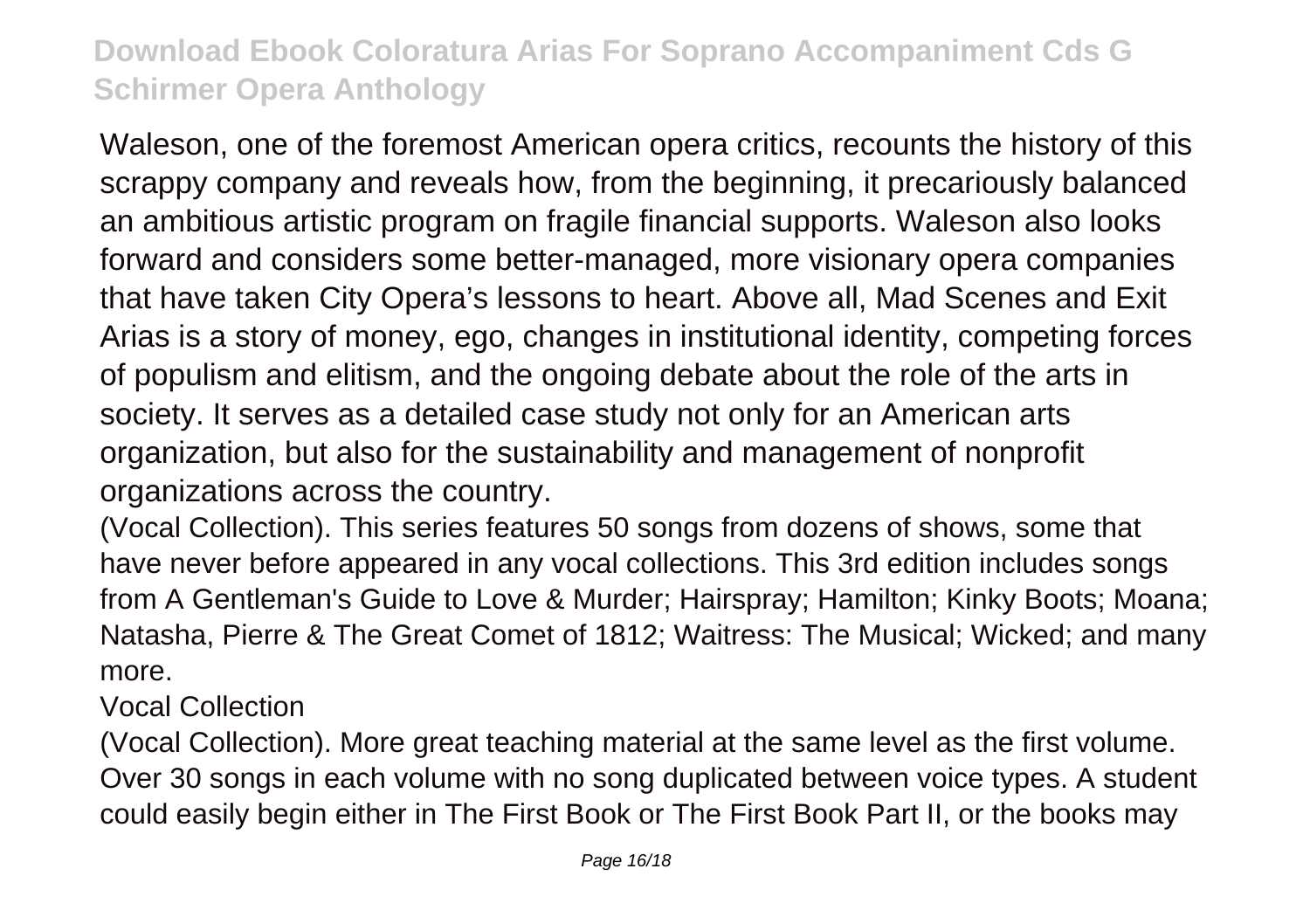be used concurrently. Contents: Animal Crackers (Hageman) \* Andenken (Beethoven) \* Ave Maria (Abt) \* Charmant Papillon (Campra) \* Come and Trip It (Handel) \* Come to the Fair (Campbell-Tipton) \* Drift Down, Drift Down (Ronald) \* Gesu Bambino (Yon) \* Grandma (Chanler) \* Here amid the Shady Woods (Handel) \* L'heure Exquise (Hahn) \* How Lovely are thy Dwellings (Liddle) \* Ich Liebe Dich (Beethoven) \* Intorno All'Idol Mio (Cesti) \* Lachen Und Weinen (Schubert) \* No Flower that Blows (Linley) \* The Last Rose of Summer (Miliken) \* A Nun Takes the Veil (Barber) \* Nur Wer Die Sehnsucht Kennt (Tchaikovsky) \* O Saviour, Hear Me! (Gluck) \* Orpheus with his Lute (William Schuman) \* La Pastorella (Schubert) \* Per Non Penar (d'Astorga) \* Petit Noel (Louis) \* The Prayer Perfect (Speaks) \* Quella Barbara Catena (Ciampi) \* Romance (Debussy) \* Seligkeit (Schubert) \* Solvejg's Song (Grieg) \* A Spirit Flower (Campbell-Tipton) \* To a Wild Rose (MacDowell) \* When Daisies Pied (Arne) \* When I Was Seventeen (Swedish Folksong)

(Vocal Collection). Contents: Mozart: O Isis und Osiris (Die Zauberflote) \* In diesen heil'gen Hallen (Die Zauberflote) Rossini: La calunnia (Il Barbiere di Siviglia) \* Miei rampolli femminini (La Cenerentola) C.M. von Weber: Schweig'! schweig'! damit dich Niemand warnt (Der Freischutz) Bellini: Vi ravviso (La Sonnambula) Donizetti: Dalle stanze ove Lucia (Lucia di Lammermoor) \* Ah! un faco insolito (Don Pasquale) Meyerbeer: Pour les couvents c'est fini (Piff, paff) (Les Huguenots) Verdi: Infelice! e tuo credevi (Ernani) \* Come dal ciel precipita (Macbeth) \* O tu, Palermo (I Vespri Sicilianni)